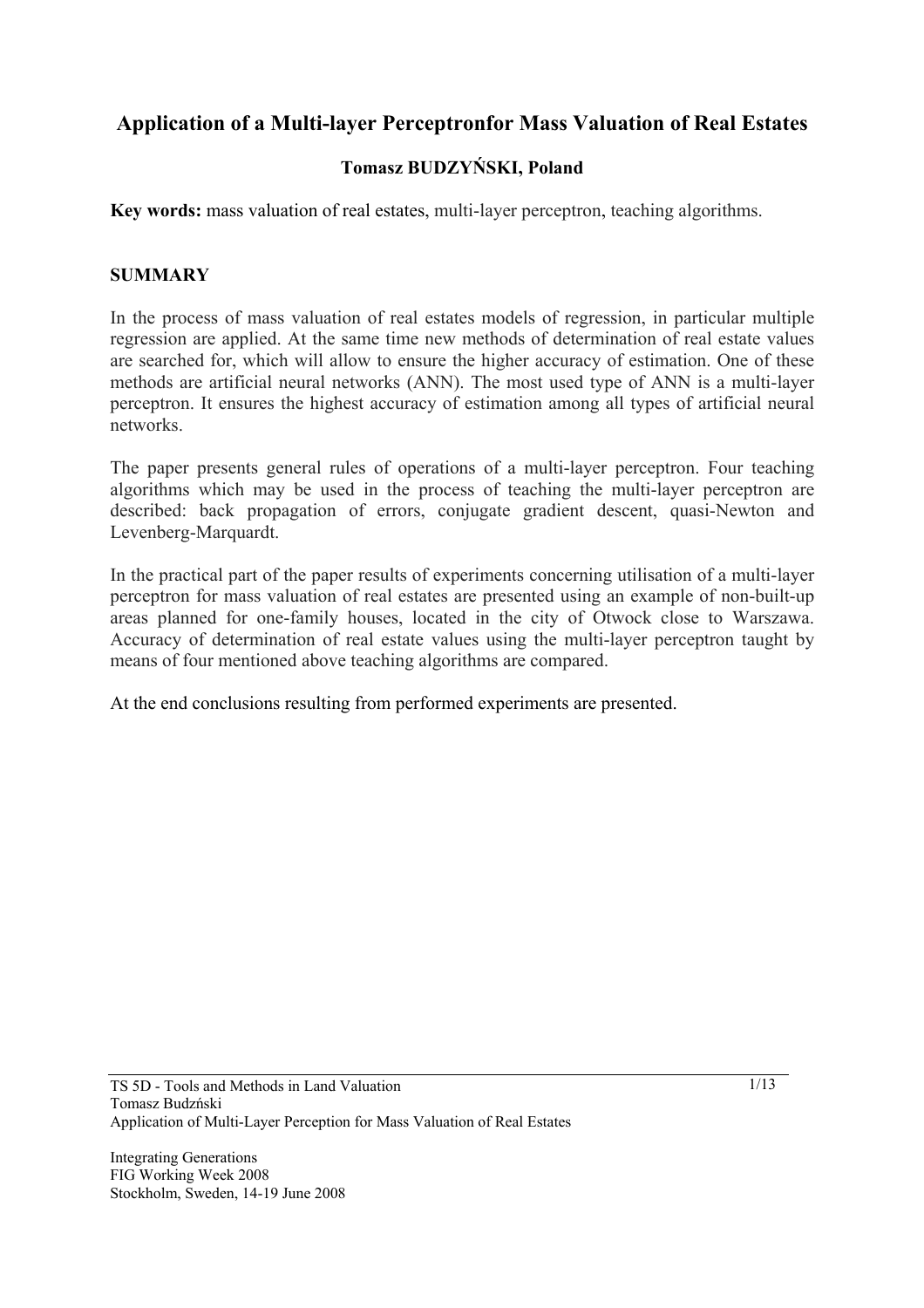# **Application of a Multi-layer Perceptronfor Mass Valuation of Real Estates**

# **Tomasz BUDZYŃSKI, Poland**

# **1. INTRODUCTION**

In the process of real estate valuation, and in particular, in the case of mass valuation, where statistical analysis methods are applied, new methods of determination of a real estate value are searched for, which would allow to achieve higher accuracy of results.

Artificial neural networks (ANN) represent one of methods which might be an alternative for the commonly applied method of multiple regression.

ANN are the highly sophisticated modelling technique, which allows to project functions of a very high level of complexity (Statsoft Polska Ltd., 2000). Their name originates from a network of brain nervous cells (McCluskey 1996). ANN have been created as a result of multiyear investigations performed in the field of artificial intelligence, which concerned, inter alia, construction of models of the basic structures which occur in a brain (Statsoft Polska Ltd. 2000).

A simplified neuron model has been applied in the ANN. It has been defined in the following way: Input signals (values) reach the neuron. They are the primary data values, which enter the network from outside or they are intermediate signals which originate from outputs of other networks, being the elements of the network. Every signal is introduced to the neuron through a connection of a specified strength (weight), which corresponds to the synapse ffectiveness in a biological neuron. Every neuron has one threshold value, which specifies the intensity of stimulation required for ignition.

Every neuron calculates the weighted total of its entries, and the level of stimulation, which is thus determined, becomes the argument of the activation function, which calculates the output value of the neuron.

Similarly to construction of a human's brain, ANN consist of many processing points (neurons), arranged in layers and of many mutual connections (synapses) between those points.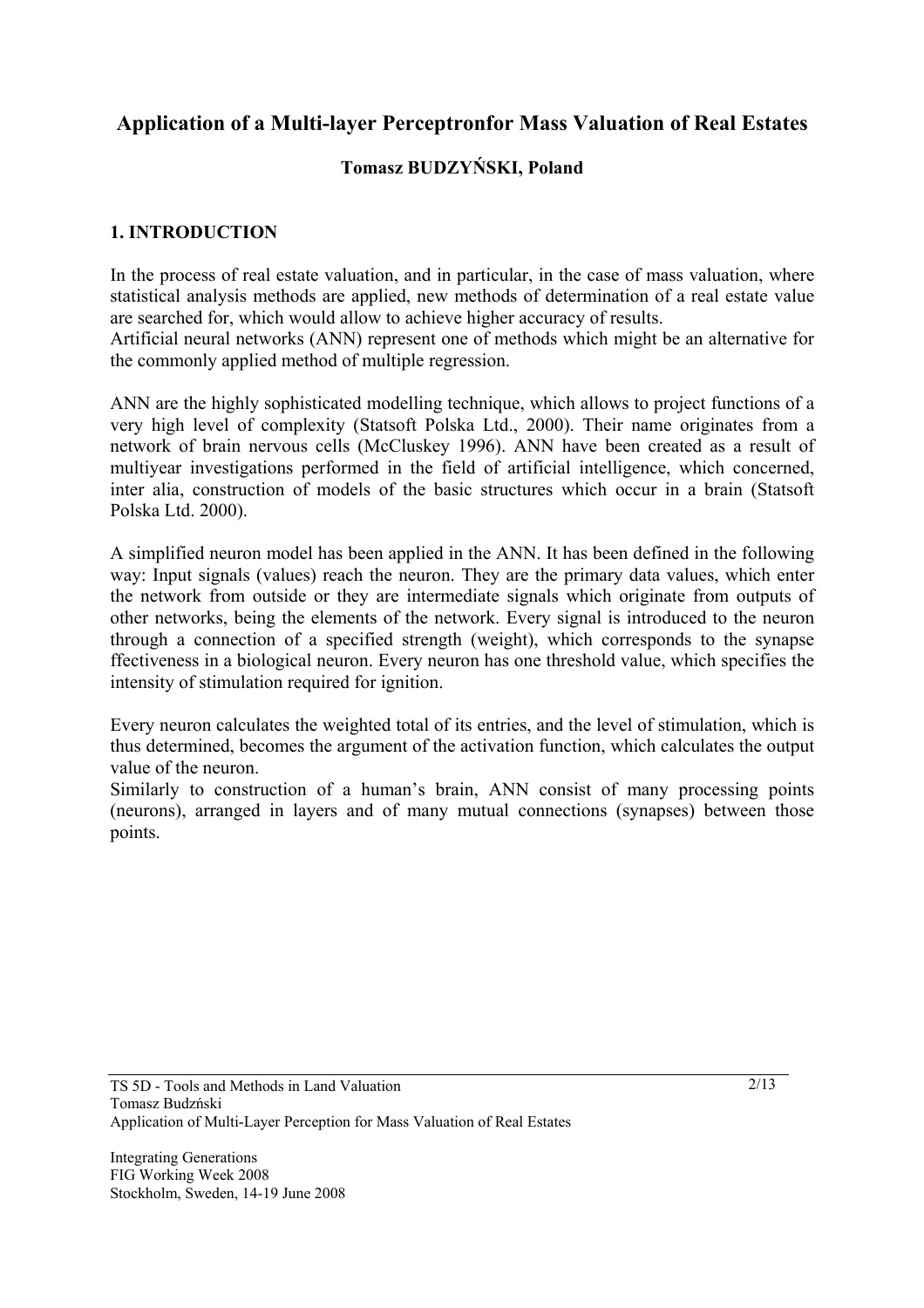Many types of neural networks exist. Multi - layer perceptrons (MLP) with one or two hidden layers are mostly used.

Architecture of a multi-layer perceptron with one hidden layer is presented in Fig.1.



**Fig. 1**. Architecture of a multi-layer perceptron

Basing on investigations concerning utilisation of ANN for real estate valuation, it has been stated that – among investigated ANN models - the highest accuracy of determination of a real estate value may be obtained using the multi-layer perceptron (Wilkowski, Budzyński 2006).

Results obtained encouraged to continue investigations related to utilisation of the multi-layer perceptron for the needs of real estate valuation.

# **2. TEACHING THE MULTI-LAYER PERCEPTRON USING VARIOUS TEACHING ALGORITHMS**

Although ANN are software routines which simulate activities of neural networks, they are not "programmed"; instead, they are rather "taught" (trained) using various examples. In the case of utilisation of ANN for real estate valuations, such examples are: real estate prices including selling prices or the rent level.

Similarly to other types of neural networks, the multi-layer perceptron utilises the parallel structure of data processing. Training of the network is performed by means of processing of input data (examples). Successive passes of series of data through the multi-layer perceptron result in adjustment of weights of particular connections and threshold values of the neurone, in such a way, that differences between the results of work of the network (the real estate value) and the expected result (the real estate price) are minimised. **Example 19** and the searching this should be selected contained that the state of data propriate neuron (Wilkowski, Budzyński architecture of a model be selected. Searching the model state values of determination of a re

Not every multi-layer perceptron. i.e. the perceptron of an arbitrary number of neurones (including hidden neurones) may achieve the result satisfactory for the ANN user. The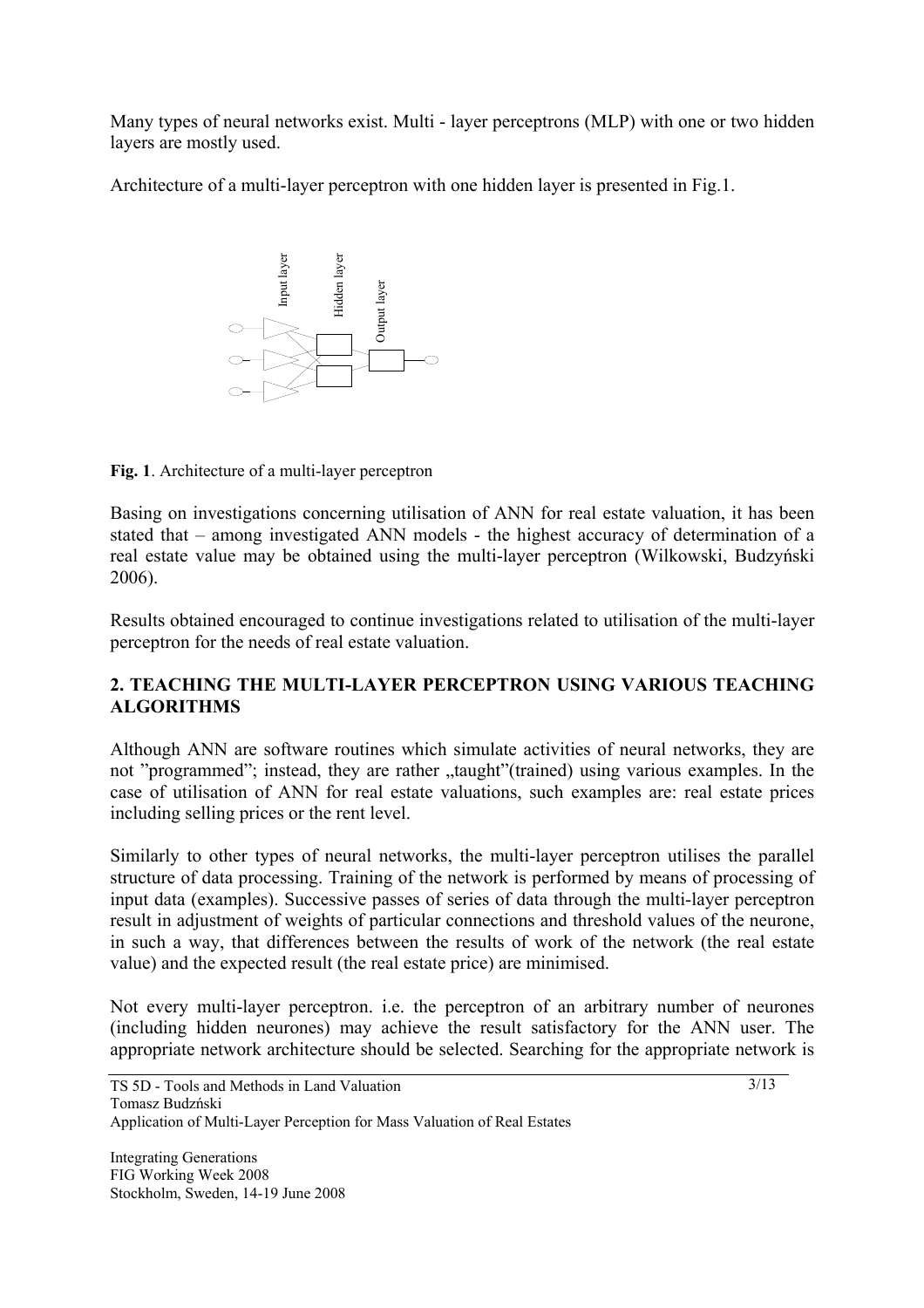performed through teaching and testing successive variants. In order to accelerate the process, some routines, which simulate operations performed by the multi-layer perceptron, allow to automate it by means of utilisation of an automated designer, which controls networks of various numbers of neurones, in order to find the best network. The best network is usually considered such a network, which is characterised by the lowest value of the validation error.

If the user designs the multi-layer perceptron independently, the number of hidden layers, and then, the number of neurones in particular layers must be selected and then the training of the network must be performed. This procedure has been applied in reported investigations.

One of the most important components of the process of designing the multi-layer perceptron is the decision concerning the number of hidden layers and the number of neurones hidden in each layer. Their number depends on the level of complexity of the task which is to be solved by neural networks. If the number of neurone is too high, this may result in the network "over-training"; in turn, if their number is too small, the network will recognise properties existing in the data set with insufficient accuracy. The total number of neurones should several times exceed the number of weights in the network. In the case of valuation, the number of neurones in the input layer may be limited by means of appropriate selection of properties of real estates.

Similarly to other neural networks, training of the multi-layer perceptron consists of three stages: the stage of teaching, the stage of testing and the stage of analysis of results. It requires that the file with examples is divided into at least 2 subsets: the teaching subset and the testing subset. Each of distinguished subsets should contain examples which are representative for the entire dataset.

In the stage of teaching the network is taught using the teaching subset. The network recognises general relations which occur in the dataset. In the process of teaching the network, the, so-called, teaching algorithms are used. Several teaching algorithms exist for the most popular ANN architecture, the multi-layer perceptron, such as: the method of back propagation of errors, the conjugate gradient method, the quasi-Newton method and the Levenberg-Marquardt method.

Then, in the stage of testing, operations of the network are tested. Those tests are performed for the validation subset, which contains data, which does not occur in the training subset. This allows to estimate, whether the network was taught the general data structure or was just adjusted to specific values existing in the teaching subset. In the first case the error in the teaching subset is of the same order as the error in the validation subset; in the second case the error in the teaching subset is much smaller than the error in the validation subset. Values of errors in both subsets may be controlled in the process of teaching. When the error in the teaching subset decreases and the error in the validation subset increases, teaching of the network should be terminated, otherwise the network could become "over-trained".

TS 5D - Tools and Methods in Land Valuation Tomasz Budzński Application of Multi-Layer Perception for Mass Valuation of Real Estates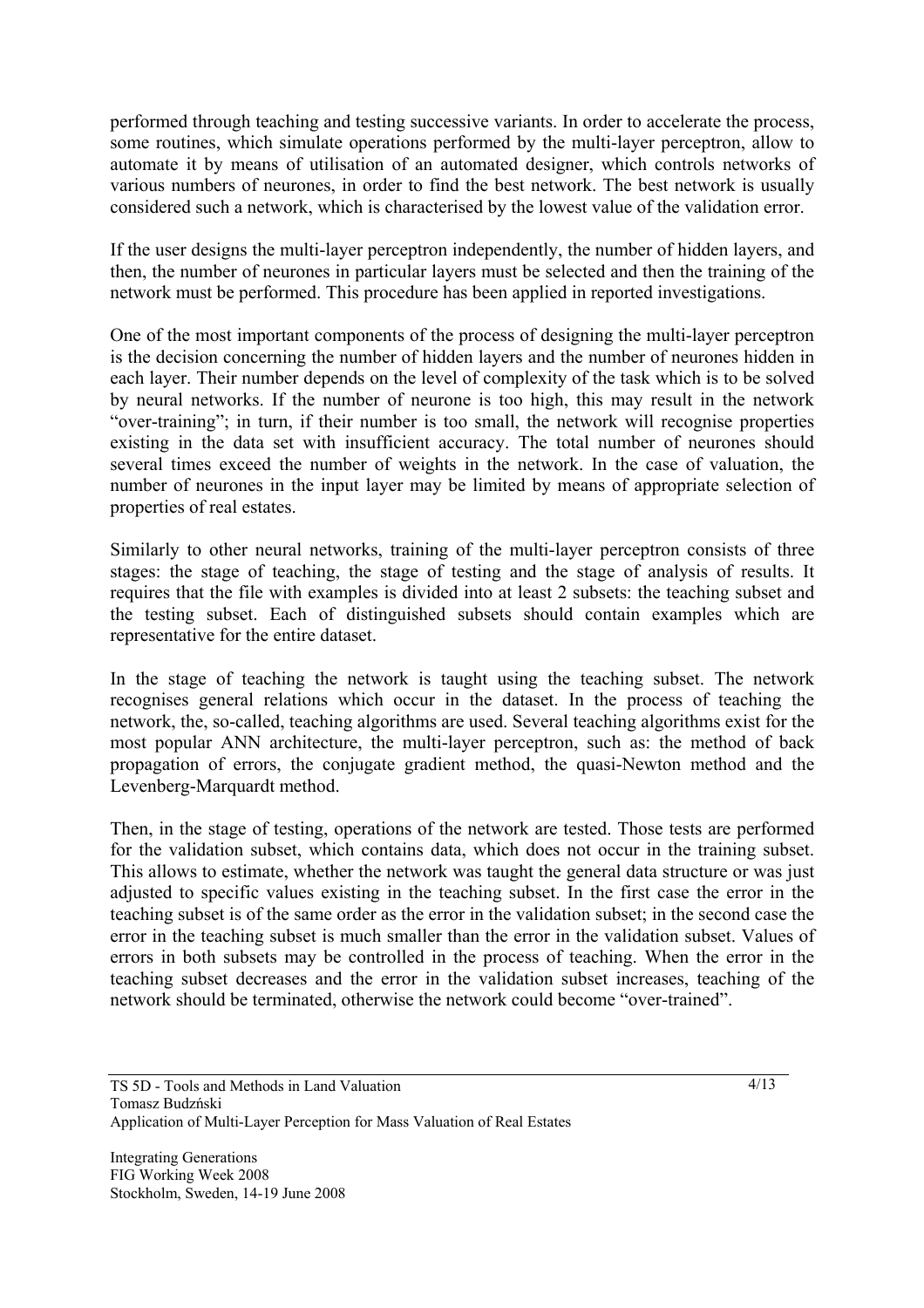When a lot of examples are available, a separate testing subset may be distinguished from the dataset. The testing subset contains examples, which are not used in the process of teaching and validation. Testing of the network using this testing subset, if the error is small, ensures the user that the network will generate reliable results.

Analysis of results is the final stage of teaching the network. In the case of regression tasks, such as real estate valuation, it covers determination of data for the above subsets, among others:

- − the mean error (considered as the modulus of the difference of the required value and the obtained output value) for the output variable (real estate value),
- − the quotient of standard deviations for errors and data being the basic factor of the quality of the regression model constructed by the network.

The above training algorithms are described below for the multi-layer perceptron.

# **2.1. Back Propagation of Errors Algorithm**

The algorithm of back propagation of errors determines, in the course of teaching, the local value of the gradient versus each weight for every presented case. Weights are modified after presentation of every teaching case.

The method of determination of the signal of error depends on location of the modified neuron. This value is calculated in different way for neurons of the output layer and for neurons of the hidden layers.

The signal value of the error in the output layer is the product of the derivative of the error function of the network and the derivative of the neuron activation function.

Values of the signal of the error for neurons located in hidden layers is equal to the product of the derivative of the neuron activation function and the weighted total of signals of errors determined for neurons of the next layer. In the course of "weighting" of errors, which undergo the process of back propagation (the origin of the name of the discussed method), weights associated with connections leading from the modified neuron to neurons located in the next layer, are applied.

#### **2.2. Conjugate Gradient Descent Algorithm**

The conjugate gradient descent algorithm modifies weights in a cumulated way. This means, that weights are modified once in the course of implementation of one epoch, i.e. in different way than in the case of the back propagation method, where modification of weights is performed after every presentation of the successive case, contained by each epoch. In the case of application of the conjugate gradient descent algorithm the mean value of the gradient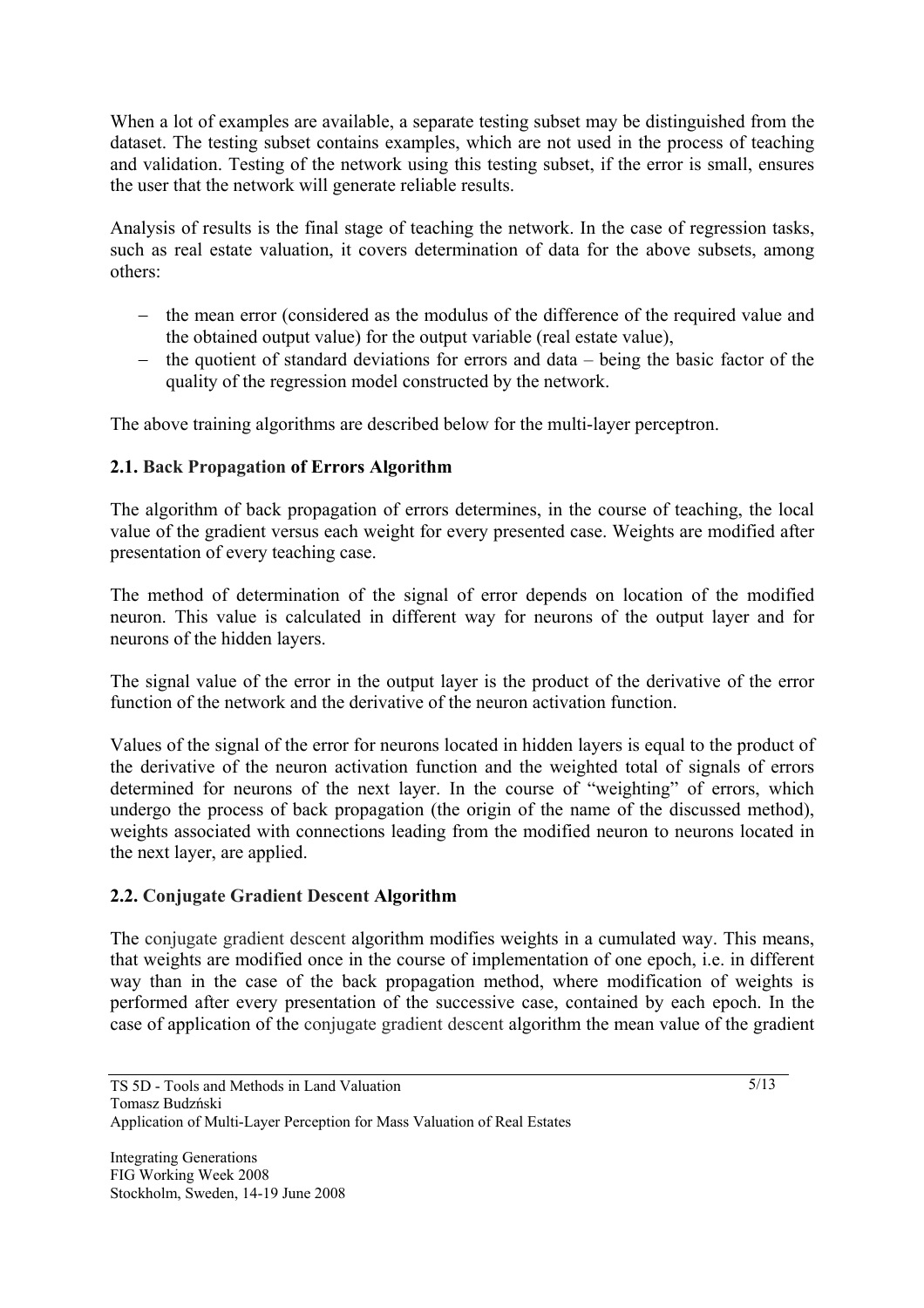for each epoch, for all cases, is determined on the surface of the error; this gradient value is the basis for modification of weights, which is performed in the final stage of each epoch.

In the course of its operations, the conjugate gradient descent algorithm performs the series of linear searching along selected directions on the surface of the error. Initially, it determines the directions of the maximum slope, so it behaves similarly to the algorithm of back propagation of errors. However, instead of making the steps proportional to the teaching factor in specified directions, the step is performed in a well defined manner, after determination of the movement direction, a point is searched for along the selected line (following the determined direction), which corresponds to the minimal error value. Effective implementation of this process is possible, since it requires the relatively short time, as searching is performed only in one dimension, along the specified line. After shifting the teaching process to the minimal point, located along the selected direction, successive linear searches are performed, one for each epoch. They are performed along lines, which create associated directions with the direction, which has been determined earlier. Those associated directions are determined in a way, which ensures that the minimum values, determined along directions considered in previous steps, are maintained (none of steps of the algorithm cannot deteriorate the previous results).

In the course of determining the associated directions it is assumed that the surface of errors is locally paraboloidal; it means that within surroundings of the point, where the teaching process is located, it is described, with satisfactory accuracy, by a multi-dimensional square function. Usually this assumption is not met in the ideal way; however, solutions obtained under this assumption, concerning the direction where the minimum should be searched for once again, are practically satisfactory. Applicability of the square surface model is controlled in practice; if the algorithm states that the current direction of searching, resulting from the square model and technique of conjugate gradients does not allow to decrease the error value, the new direction of the maximum slope is determined in the given point and the next sequence of searching for the minimum in that direction is started. It should be noticed that – as it results from the general properties of the error function surfaces – after achieving the point located close to the real minimum of a multi-dimensional function, its nature is modified in such a way that the assumption concerning the square form of the error surface becomes true. This allows for fast achievement of the point, which is characterized by the lowest error value, in particular, in the final stage of searching – it means, when it is very difficult to perform the simple gradient methods (as the back propagation method).

#### **2.3. Quasi-Newton Algorithm**

The quasi-Newton algorithm uses the fact, that the direction to the minimum can be found on the square (parabolic) error function, using the Hesse matrix, i.e. the matrix of partial derivatives of the second order. Sufficiently close to the minimum, each surface of the error may be considered as a square surface. However, since calculation of the Hesse matrix is difficult and time consuming, and steps of Newton may lead to erroneous results on a nonparabolic surface, approximation of the inverse Hesse matrix is created in an iterative process.

TS 5D - Tools and Methods in Land Valuation Tomasz Budzński Application of Multi-Layer Perception for Mass Valuation of Real Estates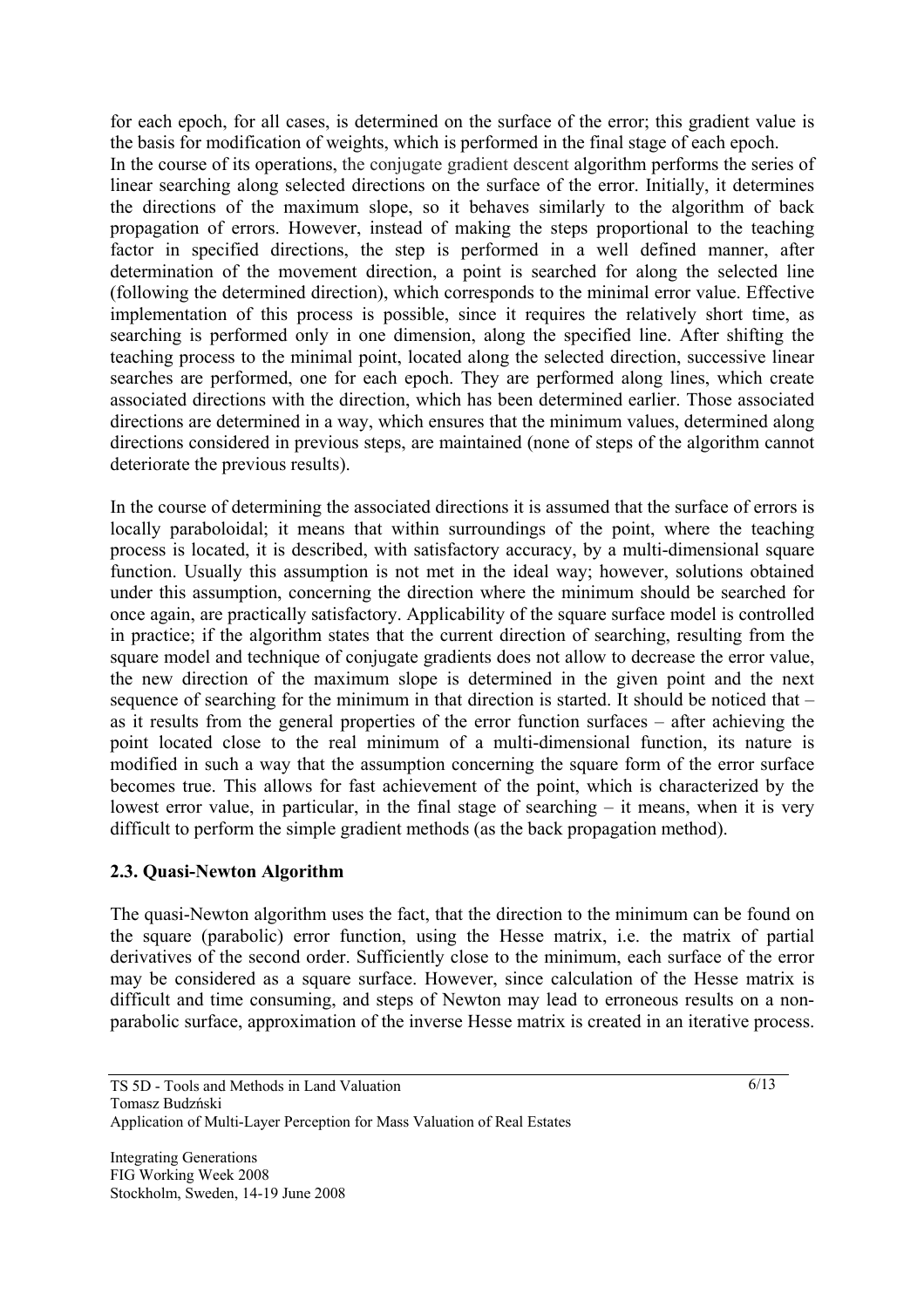In its first step, approximation follows the maximum slope line and later its compatibility with the estimated Hesse matrix becomes higher.

The quasi-Newton algorithm modifies weights as a complex. While in the case of back propagation weights are corrected after every case, in the quasi-Newton algorithm the mean gradient of the error surface is calculated, for all cases, before all weights ware updated at the end of the epoch.

The quasi-Newton algorithm is the most popular algorithm of non-linear optimization and it is considered to be the fast concurrent algorithm. However, it has some disadvantages: its numerical stability is lower than the method of conjugate gradients, it may have the tendency of concurrence to local minima and it requires more memory.

# **2.4. Levenberg-Marquardt Algorithm**

Operations of the Levenberg-Marquardt algorithm is based on the assumption, that the real function, which is modelled by the network and which combines input signals with one output signal is of linear nature. This assumptions allows for precise determination of the minimum of the error function, what may be performed in one step, without the necessity to apply any iterations. After determination of the hypothetic minimum of the error function, the algorithm performs its testing. If the error value is lower than the error in the starting point, coordinates of the new point determine the new starting point, and the set of weights, corresponding to that point is considered as the new approximation of optimum parameters of the network, which is being taught. If the assumption concerning the linear nature of the approximated function is not met (it is usually not met, but the high divergence is considered here), then the error in the determined point may be much greater than the error in the starting point. Then the algorithm returns to the starting point and attempts to improve the situation using the technique based on the maximum slope method. This process is repeated in successive epochs. The main advantage of the Levenberg-Marquardt algorithm is the ability to determine new solutions in a way, which is always the compromise between the solution achieved by the highest slope method and the above mentioned algorithm of the hypothetic linear approximation. If the solution achieved by the algorithm of the hypothetic linear approximation led to decrease of the error value, its strengthens the assumptions concerning the linearity. If the hypothesis concerning the linearity did not work, steps, which led to solutions resulting in increase of error values, are rejected and successive attempts to modify the weights according to the hypothetic linear approximation are performed with greater care. During its operations, the algorithm switches between two described approaches, using the hypothetic linear approximation in most possible cases and coming back to the maximum slope method only when the evident failure occurs; this results in high speed of operations performed by this algorithm.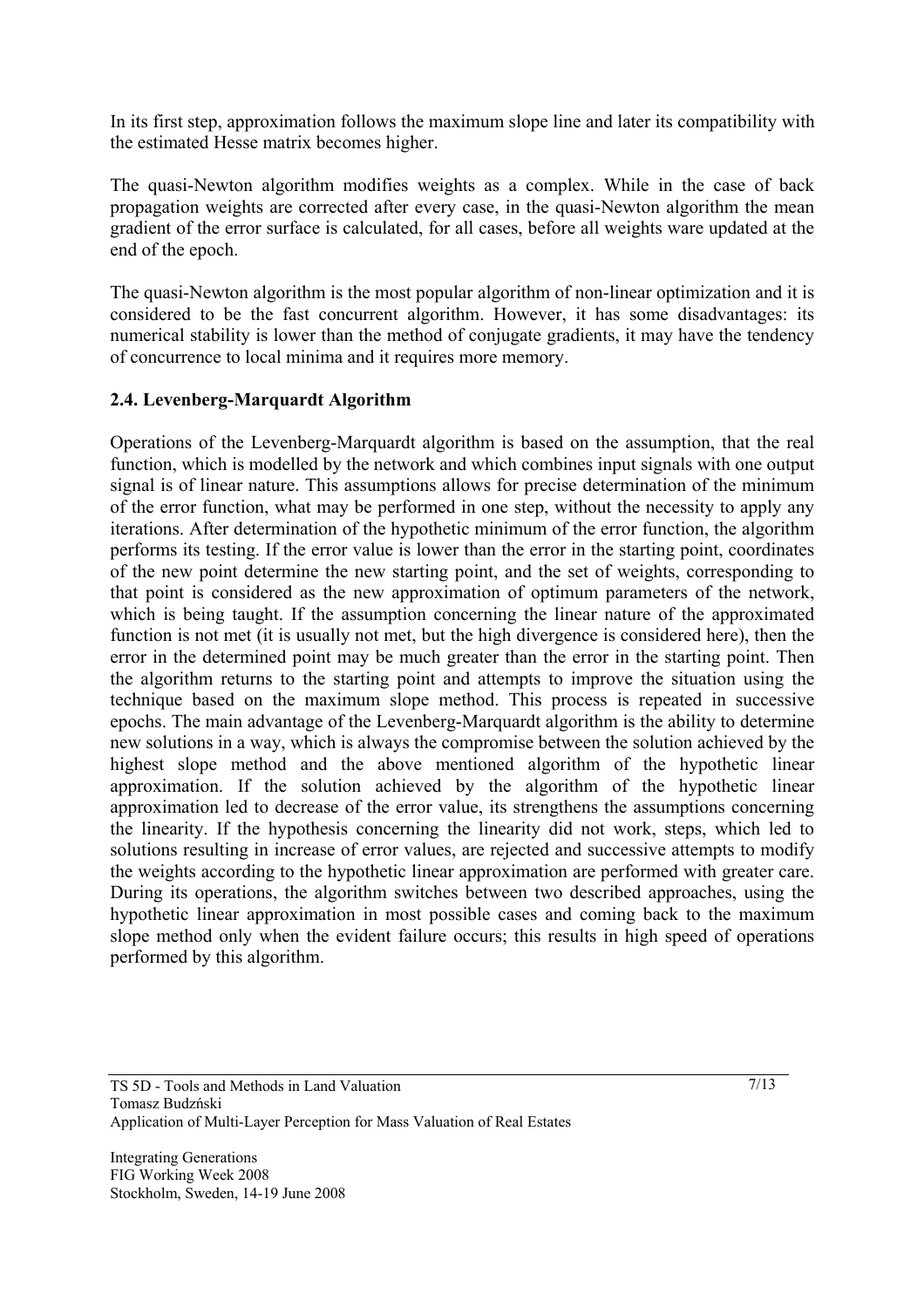#### **3. INVESTIGATIONS ON THE ACCURACY OF DETERMINATION OF A REAL ESTATE VALUE USING THE MULTI-LAYER PERCEPTRON, TRAINED BY MEANS OF VARIOUS TEACHING ALGORITHMS**

Investigations concerning the accuracy of determination of a real estate value using the multilayer perceptron, trained by means of various teaching algorithms, have been performed basing on the example of the market of non-built-up areas, to be used for one-family houses located in Otwock close to Warsaw.

Data of 114 transactions (land, non-built-up parcels, planned for one-family houses, located in Otwock) performed in the period 2000-2001 were investigated. Prices of 1 sq. m. of lands have been updated for January 2002.

Features, which may influence the land prices in Otwock, were specified. They are: location, neighbourhood, access to public transport, technical infrastructure, state of developing, parcel size, shape of a parcel.

In order to specify features which should be considered in the process of construction of a multi-layer perceptron model, the genetic algorithm and the backward step method were applied independently. The same results were obtained by those methods, i.e. except the feature , shape of a parcel" all other features are useful in the process of creation of the multilayer perceptron model.

Then, all transactions were divided into the teaching subset  $-71$  cases, the validation subset  $-$ 29 cases and the testing subset – 14 cases. Those subsets have similar statistical characteristics – the mean value 60.00 zł/m<sup>2</sup>, 60.44 zł/m<sup>2</sup> and 59,77 zł/m<sup>2</sup>, respectively, and the standard deviation values:  $31.27 \text{ zt/m}^2$ ,  $33.31 \text{ zt/m}^2$ ,  $30.35 \text{ zt/m}^2$ , respectively.

Using the Statistica Neural Networks software package multi-layer perceptrons were created with three, four and five hidden neurons, respectively. Each of those multi-layer perceptrons was taught by four teaching algorithms, describe above. For each model of the multi-layer perceptron, taught by one of the mentioned algorithms, 100 neural networks were created. In the phase of experiments the total of 1200 multi-layer perceptrons were created. The constructed models, taught by particular teaching algorithms, were recorded in four, separate files of the network.

Table 1 below presents errors (the root of totals of squares of errors of particular cases, determined by the function of the error of the network) in the teaching subset (the teaching error), the validation subset (the validation error) and in the testing subset (the test error) for the 10 best neural networks out of 100 constructed neural networks, which have 3, 4 and 5 hidden neurons, respectively, and which were taught by the following teaching algorithms: back propagation of errors (BP), conjugate gradients (CG), quasi-Newton (QN) and Levenberg-Marquardt (LM). Besides the type of the teaching algorithm, Table 1 presents the

TS 5D - Tools and Methods in Land Valuation Tomasz Budzński

Application of Multi-Layer Perception for Mass Valuation of Real Estates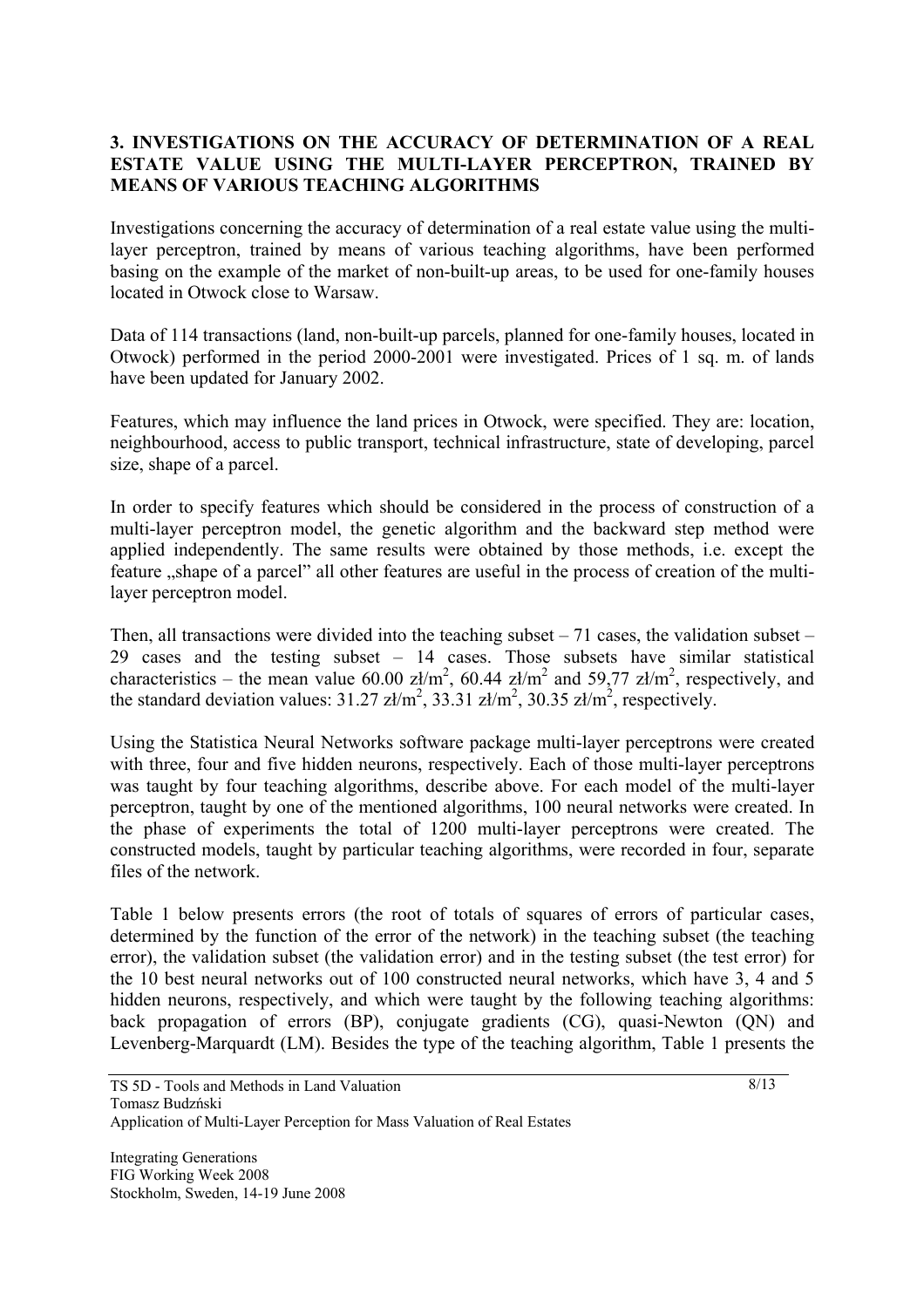number of the teaching epoch, in which the given network was characterised by the smallest value of the validation error, i.e. when it was the best. The error in the validation subset for the best network, taught by the given teaching algorithm, is presented in bold.

|                         |                            |                      |                 |                | Teaching                |
|-------------------------|----------------------------|----------------------|-----------------|----------------|-------------------------|
| Number                  | of Error in teaching Error |                      | inError<br>in   | testNetwork    | algorithm,              |
| hidden                  | file                       | validation file file |                 | number in<br>a | number<br>of            |
| neurones                | $z/m^2$                    | $z/m^2$              | $\text{z1/m}^2$ | file           | teaching epoch          |
| $\overline{\mathbf{3}}$ | 9.696718                   | 10.49435             | 11.76747        | 67             | <b>BP</b> 97            |
| $\overline{3}$          | 9.988878                   | 10.57217             | 10.97158        | 33             | <b>BP</b> 99            |
| $\overline{3}$          | 10.00016                   | 10.63275             | 11.94458        | 24             | <b>BP 86</b>            |
| $\overline{3}$          | 10.27986                   | 10.71907             | 11.67362        | 38             | <b>BP 85</b>            |
| $\overline{3}$          | 10.08341                   | 10.79088             | 12.40815        | 46             | <b>BP</b> 97            |
| $\overline{3}$          | 10.20296                   | 10.82443             | 11.39018        | 87             | <b>BP</b> 92            |
| $\overline{3}$          | 9.755157                   | 10.85956             | 11.33153        | 14             | <b>BP</b> 97            |
| $\overline{3}$          | 10.19758                   | 10.92883             | 12.62590        | 55             | <b>BP 89</b>            |
| $\overline{3}$          | 9.911646                   | 11.01226             | 11.66084        | 97             | <b>BP</b> 97            |
| $\overline{3}$          | 9.975479                   | 11.07343             | 11.80595        | 50             | <b>BP</b> 97            |
| $\overline{4}$          | 9.643689                   | 10.59871             | 11.31541        | 163            | <b>BP</b> 99            |
| $\overline{4}$          | 9.800481                   | 10.60128             | 11.73295        | 138            | <b>BP</b> 99            |
| $\overline{4}$          | 10.25254                   | 10.83268             | 11.75028        | 134            | <b>BP</b> 90            |
| $\overline{4}$          | 10.14432                   | 10.85078             | 12.12913        | 150            | <b>BP</b> 95            |
| $\overline{4}$          | 9.77638                    | 10.91646             | 11.90574        | 185            | <b>BP</b> <sub>98</sub> |
| $\overline{4}$          | 9.915918                   | 10.94451             | 11.00020        | 146            | <b>BP</b> <sub>96</sub> |
| $\overline{4}$          | 10.05354                   | 11.15980             | 11.38728        | 142            | <b>BP</b> <sub>96</sub> |
| 4                       | 10.28936                   | 11.24815             | 12.18099        | 181            | <b>BP</b> 97            |
| $\overline{4}$          | 10.10934                   | 11.27656             | 11.89238        | 139            | <b>BP</b> <sub>93</sub> |
| $\overline{4}$          | 10.15821                   | 11.28541             | 12.07704        | 166            | <b>BP</b> <sub>98</sub> |
| 5                       | 9.584256                   | 10.36612             | 11.35798        | 242            | <b>BP</b> <sub>92</sub> |
| $\overline{5}$          | 9.462977                   | 10.41314             | 10.86535        | 237            | <b>BP</b> 98            |
| 5                       | 9.76110                    | 10.44890             | 11.36997        | 267            | <b>BP</b> 99            |
| 5                       | 10.93719                   | 10.50233             | 12.59375        | 249            | <b>BP</b> 12            |
| $rac{5}{5}$             | 9.665446                   | 10.55590             | 10.33745        | 209            | <b>BP</b> <sub>93</sub> |
|                         | 9.958743                   | 10.63591             | 11.85453        | 245            | <b>BP</b> <sub>90</sub> |
|                         | 9.796437                   | 10.66357             | 11.14308        | 244            | <b>BP</b> <sub>96</sub> |
| $\frac{5}{5}$           | 10.06525                   | 10.72067             | 12.17929        | 260            | <b>BP 84</b>            |
| $\overline{5}$          | 9.686867                   | 10.76743             | 11.61175        | 208            | <b>BP</b> 97            |
| $\overline{5}$          | 10.25147                   | 10.78526             | 11.50730        | 277            | <b>BP</b> 99            |
|                         |                            |                      |                 |                |                         |
| $\overline{3}$          | 8.553579                   | 9.317702             | 9.744248        | 15             | CG 99                   |

**Table.1**. Characteristics of selected multi-layer perceptrons.

TS 5D - Tools and Methods in Land Valuation Tomasz Budzński

Application of Multi-Layer Perception for Mass Valuation of Real Estates

Integrating Generations FIG Working Week 2008 Stockholm, Sweden, 14-19 June 2008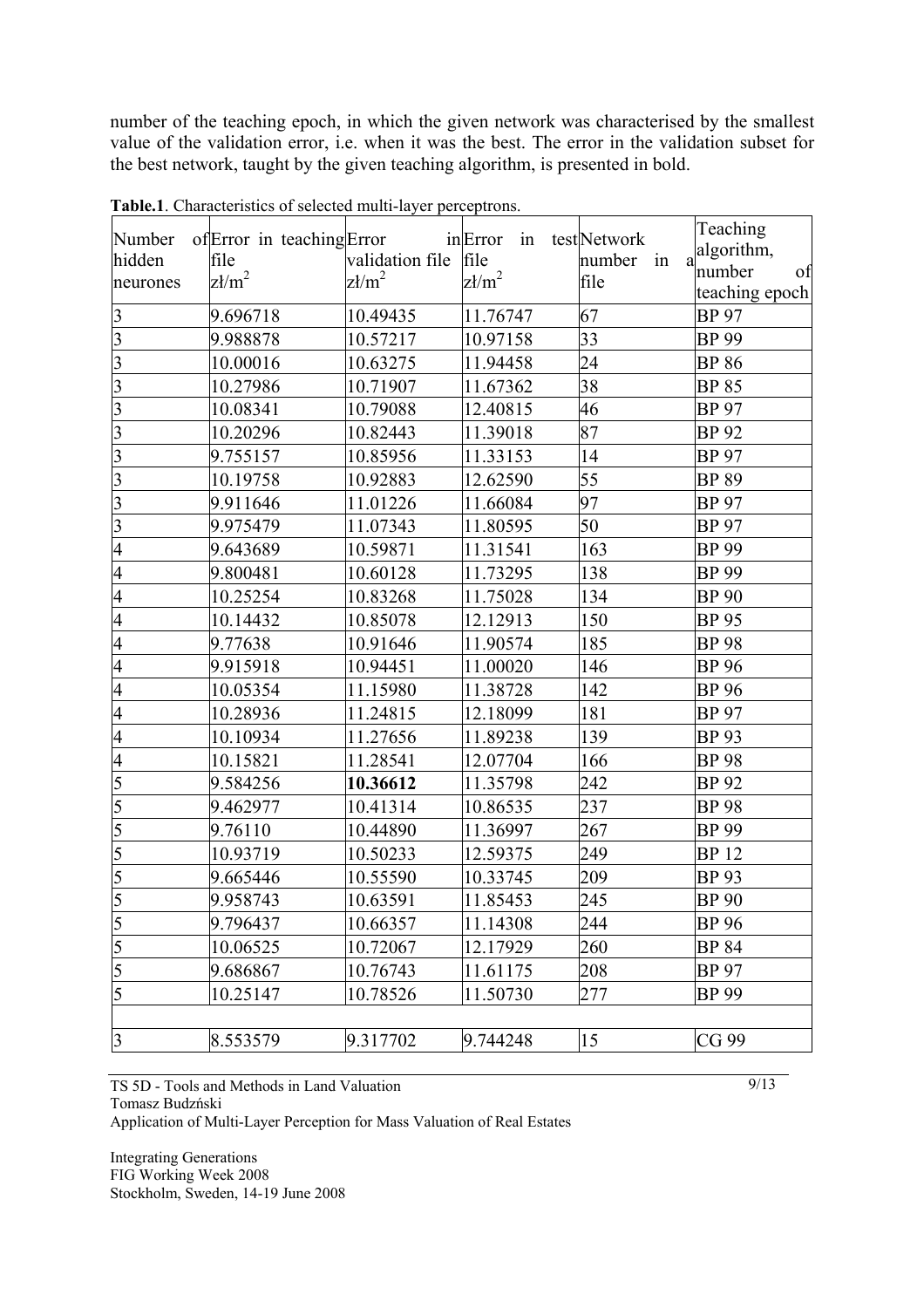| Number                  | of Error in teaching Error |                 | in Error<br>in | testNetwork       | Teaching       |
|-------------------------|----------------------------|-----------------|----------------|-------------------|----------------|
| hidden                  | file                       | validation file | file           | number<br>in<br>a | algorithm,     |
| neurones                | $z/m^2$                    | $\text{z1/m}^2$ | $z/m^2$        | file              | number<br>of   |
|                         |                            |                 |                |                   | teaching epoch |
| $\overline{\mathbf{3}}$ | 9.562352                   | 9.360718        | 11.14156       | 28                | CG 61          |
| $\overline{3}$          | 8.456292                   | 9.408476        | 9.856787       | 93                | CG 65          |
| 3                       | 7.918314                   | 9.455911        | 9.865039       | 39                | CG 88          |
| 3                       | 8.470978                   | 9.518941        | 9.801648       |                   | CG 99          |
| 3                       | 9.219148                   | 9.543596        | 10.68496       | 48                | CG 52          |
| 3                       | 8.628581                   | 9.553536        | 9.925418       | 81                | CG 99          |
| 3                       | 8.951097                   | 9.559634        | 10.88147       | 37                | CG 70          |
| 3                       | 9.075138                   | 9.574868        | 11.15096       | 77                | CG 55          |
| $\overline{\mathbf{3}}$ | 8.699602                   | 9.659920        | 12.28238       | 71                | CG 76          |
| $\overline{4}$          | 8.896472                   | 9.180777        | 11.35737       | 184               | CG 96          |
| $\overline{4}$          | 8.805346                   | 9.365056        | 9.458848       | 146               | CG 73          |
| $\overline{4}$          | 8.836677                   | 9.381079        | 10.80636       | 106               | CG 95          |
| $\overline{4}$          | 9.082006                   | 9.554819        | 11.09459       | 152               | CG 89          |
| $\overline{4}$          | 8.597639                   | 9.578359        | 10.32522       | 113               | CG 94          |
| $\overline{4}$          | 8.472374                   | 9.642568        | 9.984596       | 111               | CG 99          |
| $\overline{4}$          | 8.307498                   | 9.650772        | 9.826212       | 147               | CG 79          |
| $\overline{4}$          | 8.755473                   | 9.682064        | 10.45972       | 145               | CG60           |
| $\overline{4}$          | 9.337041                   | 9.745168        | 10.53199       | 141               | CG 65          |
| $\overline{4}$          | 8.681951                   | 9.791487        | 9.883537       | 107               | CG 83          |
| 5                       | 8.047045                   | 9.097722        | 10.67246       | 272               | CG 99          |
| 5                       | 8.425230                   | 9.204469        | 10.86818       | 228               | CG 94          |
| 5                       | 8.378257                   | 9.225664        | 10.0433        | 274               | CG 86          |
| 5                       | 8.697652                   | 9.369480        | 10.24015       | 250               | CG 87          |
| 5                       | 9.372861                   | 9.459508        | 10.92464       | 282               | CG36           |
| $5\overline{)}$         | 7.985135                   | 9.472550        | 10.86984       | 270               | CG 90          |
| $\overline{5}$          | 8.563875                   | 9.513753        | 9.634813       | 210               | CG 95          |
| 5                       | 8.743315                   | 9.603307        | 11.21027       | 243               | CG 98          |
| $\overline{5}$          | 8.879027                   | 9.712059        | 9.970314       | 208               | CG 90          |
| 5                       | 9.008045                   | 9.772772        | 10.31649       | 218               | CG 71          |
|                         |                            |                 |                |                   |                |
| $\overline{\mathbf{3}}$ | 8.577321                   | 9.251484        | 10.44241       | 64                | QN 92          |
| 3                       | 8.854031                   | 9.414275        | 10.59096       | 67                | QN 69          |
| $\overline{\mathbf{3}}$ | 9.028775                   | 9.487705        | 10.86711       | 15                | QN 78          |
| $\overline{\mathbf{3}}$ | 8.875493                   | 9.631400        | 10.00006       | 53                | QN 83          |
| $\overline{3}$          | 8.684761                   | 9.654127        | 9.549309       | 16                | QN 86          |
| 3                       | 9.326501                   | 9.659567        | 12.54091       | 85                | QN 56          |
| $\overline{\mathbf{3}}$ | 9.379531                   | 9.679789        | 11.1352        | 44                | QN 64          |
|                         |                            |                 |                |                   |                |

TS 5D - Tools and Methods in Land Valuation Tomasz Budzński

Application of Multi-Layer Perception for Mass Valuation of Real Estates

Integrating Generations FIG Working Week 2008 Stockholm, Sweden, 14-19 June 2008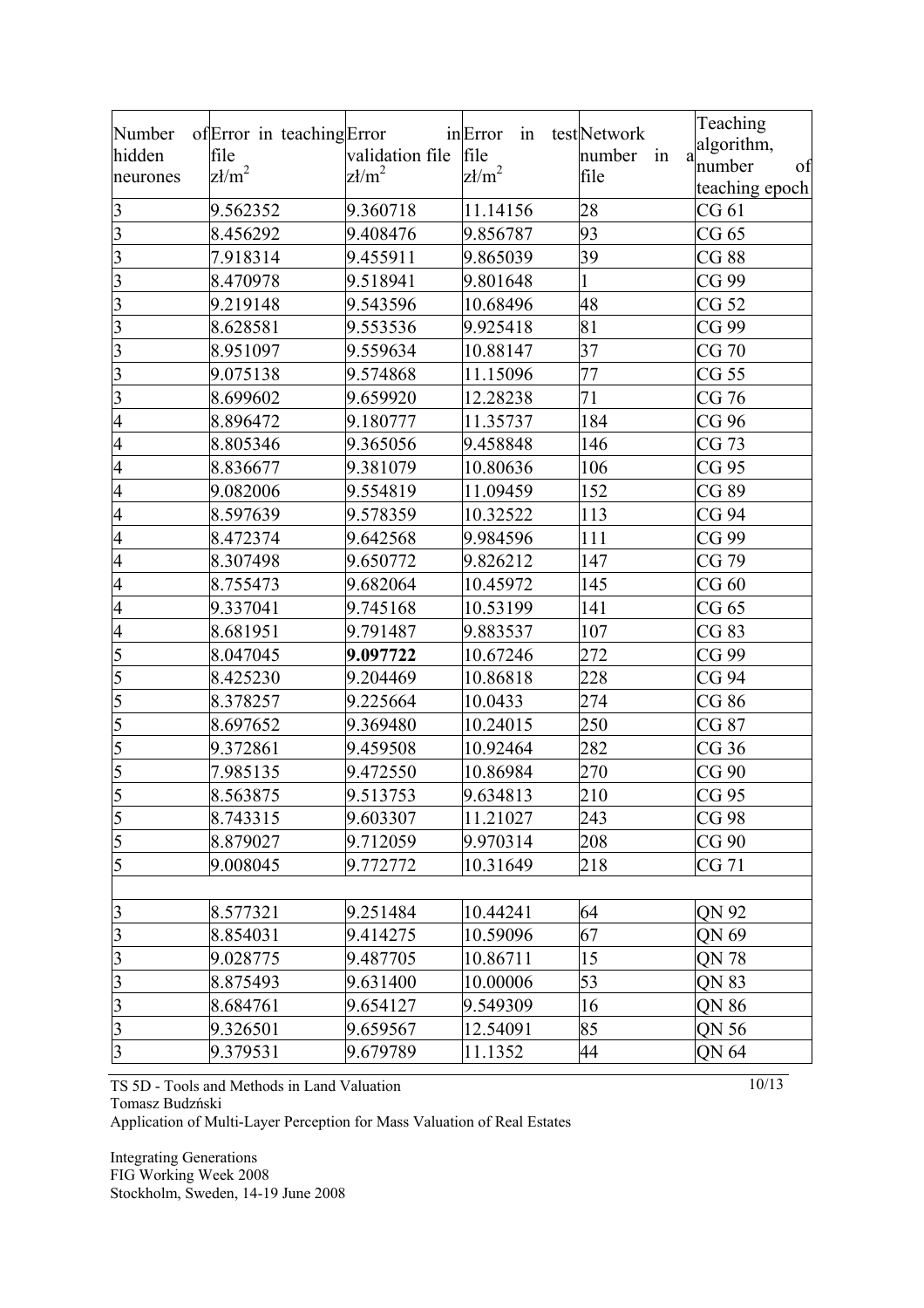| Number<br>hidden<br>neurones | of Error in teaching Error<br>file<br>$z/m^2$ | validation file<br>$z/m^2$ | inError<br>in<br>file<br>$\text{z}\mathit{k}/\text{m}^2$ | testNetwork<br>number in<br>a<br>file | Teaching<br>algorithm,<br>number<br>of<br>teaching epoch |
|------------------------------|-----------------------------------------------|----------------------------|----------------------------------------------------------|---------------------------------------|----------------------------------------------------------|
| $\overline{\mathbf{3}}$      | 9.055143                                      | 9.683311                   | 12.46885                                                 | 25                                    | QN 90                                                    |
| $\overline{\mathbf{3}}$      | 9.183319                                      | 9.690530                   | 11.28474                                                 | 83                                    | QN 58                                                    |
| $\overline{\mathbf{3}}$      | 8.672523                                      | 9.699506                   | 10.91776                                                 | 49                                    | QN 98                                                    |
| 4                            | 8.996874                                      | 9.058687                   | 10.02242                                                 | 113                                   | QN 86                                                    |
| $\overline{4}$               | 9.294679                                      | 9.168142                   | 11.21536                                                 | 189                                   | QN 62                                                    |
| 4                            | 8.843727                                      | 9.447860                   | 11.13248                                                 | 112                                   | QN 98                                                    |
| 4                            | 8.922932                                      | 9.554887                   | 11.22612                                                 | 173                                   | QN 74                                                    |
| 4                            | 8.958952                                      | 9.652721                   | 10.37332                                                 | 152                                   | QN 56                                                    |
| 4                            | 8.809630                                      | 9.685871                   | 11.74442                                                 | 181                                   | QN 74                                                    |
| 4                            | 8.981136                                      | 9.685885                   | 10.32785                                                 | 196                                   | <b>QN 85</b>                                             |
| 4                            | 9.110983                                      | 9.750262                   | 10.59101                                                 | 138                                   | QN 72                                                    |
| 4                            | 8.054635                                      | 9.757134                   | 10.12670                                                 | 104                                   | QN 96                                                    |
| 4                            | 8.729833                                      | 9.781310                   | 10.76395                                                 | 136                                   | QN 99                                                    |
| 5                            | 8.054216                                      | 9.437988                   | 10.88689                                                 | 254                                   | QN 80                                                    |
| 5                            | 8.105234                                      | 9.438128                   | 12.02157                                                 | 247                                   | QN 81                                                    |
| $\overline{5}$               | 9.282457                                      | 9.556997                   | 10.56921                                                 | 259                                   | QN 57                                                    |
| $\overline{5}$               | 8.605539                                      | 9.633930                   | 9.003491                                                 | 251                                   | QN 78                                                    |
| $\overline{5}$               | 8.094070                                      | 9.717563                   | 10.25081                                                 | 226                                   | QN 98                                                    |
| 5                            | 8.700970                                      | 9.738841                   | 12.49768                                                 | 275                                   | QN 98                                                    |
|                              | 9.129708                                      | 9.763016                   | 10.42838                                                 | 277                                   | QN 55                                                    |
| $\frac{5}{5}$ $\frac{5}{5}$  | 8.736699                                      | 9.789002                   | 10.24300                                                 | 268                                   | QN 94                                                    |
|                              | 9.236421                                      | 9.821799                   | 11.95663                                                 | 297                                   | QN 99                                                    |
|                              | 9.099674                                      | 9.841247                   | 11.44189                                                 | 208                                   | QN 72                                                    |
|                              |                                               |                            |                                                          |                                       |                                                          |
|                              | 7.973481                                      | 8.838693                   | 11.05852                                                 | 21                                    | LM 95                                                    |
| $\frac{3}{3}$                | 7.853191                                      | 9.096793                   | 10.47364                                                 | 50                                    | LM 66                                                    |
| $\overline{\mathbf{3}}$      | 7.929702                                      | 9.370268                   | 9.804918                                                 | 38                                    | LM 87                                                    |
| $\overline{\mathbf{3}}$      | 8.113187                                      | 9.431512                   | 9.591531                                                 | 20                                    | LM 68                                                    |
| $\overline{3}$               | 7.649477                                      | 9.435407                   | 9.113512                                                 | 41                                    | LM 97                                                    |
| $\overline{3}$               | 8.436505                                      | 9.444197                   | 10.21510                                                 | 65                                    | LM 57                                                    |
| $\overline{\mathbf{3}}$      | 7.698186                                      | 9.492765                   | 10.86492                                                 | 28                                    | LM 97                                                    |
| $\overline{\mathbf{3}}$      | 7.715733                                      | 9.617524                   | 9.552825                                                 | 46                                    | LM 67                                                    |
| $\overline{\mathbf{3}}$      | 8.158360                                      | 9.669183                   | 10.04896                                                 | 44                                    | LM 27                                                    |
| $\overline{\mathbf{3}}$      | 8.191848                                      | 9.702894                   | 9.77632                                                  | 40                                    | LM 99                                                    |
| $\overline{4}$               | 7.460221                                      | 8.534605                   | 10.97577                                                 | 170                                   | LM 94                                                    |
| $\overline{4}$               | 8.412120                                      | 8.796665                   | 10.95999                                                 | 161                                   | LM 71                                                    |
| $\overline{4}$               | 7.825629                                      | 9.076036                   | 11.11574                                                 | 154                                   | LM 99                                                    |

TS 5D - Tools and Methods in Land Valuation

Tomasz Budzński

Application of Multi-Layer Perception for Mass Valuation of Real Estates

Integrating Generations FIG Working Week 2008 Stockholm, Sweden, 14-19 June 2008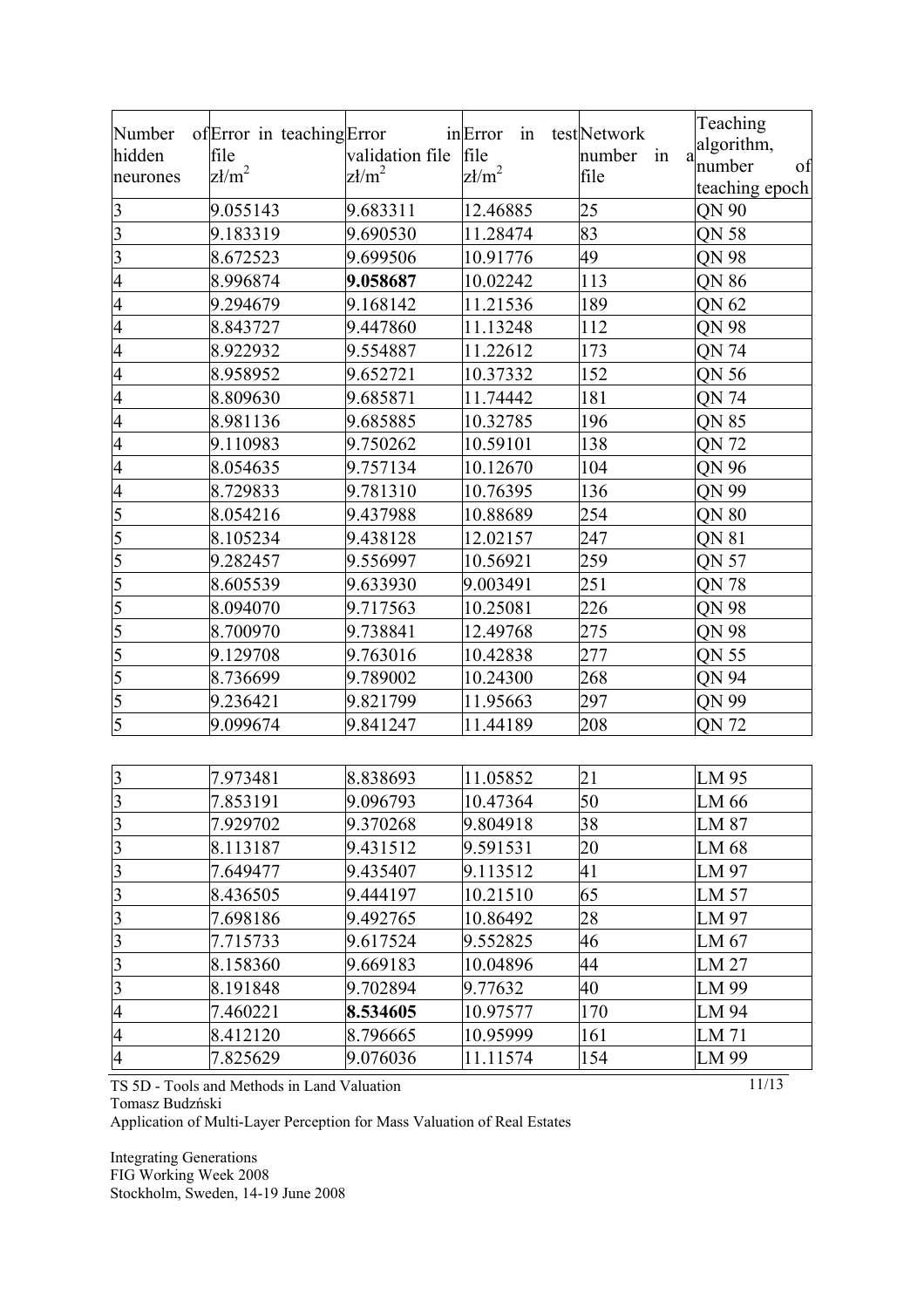| Number<br>hidden<br>neurones | of Error in teaching Error<br>file<br>$z/m^2$ | validation file<br>$\text{z}\mathit{k}/\text{m}^2$ | in Error<br>in<br>file<br>$z \frac{1}{m^2}$ | testNetwork<br>number<br>in<br>file | Teaching<br>algorithm,<br>number<br>of<br>teaching epoch |
|------------------------------|-----------------------------------------------|----------------------------------------------------|---------------------------------------------|-------------------------------------|----------------------------------------------------------|
| $\overline{4}$               | 7.755382                                      | 9.099799                                           | 11.27052                                    | 118                                 | LM 56                                                    |
| $\overline{4}$               | 7.499825                                      | 9.106124                                           | 10.54094                                    | 114                                 | LM 97                                                    |
| $\overline{4}$               | 7.661975                                      | 9.201407                                           | 9.707891                                    | 146                                 | LM 57                                                    |
| $\overline{4}$               | 8.191708                                      | 9.285498                                           | 10.46798                                    | 134                                 | LM 97                                                    |
| 4                            | 7.979015                                      | 9.355980                                           | 10.15521                                    | 133                                 | <b>LM 88</b>                                             |
| 4                            | 8.294124                                      | 9.375969                                           | 10.19638                                    | 139                                 | LM 94                                                    |
| 4                            | 7.211140                                      | 9.411457                                           | 10.34621                                    | 169                                 | LM 87                                                    |
| 5                            | 7.550017                                      | 8.587820                                           | 9.388863                                    | 282                                 | LM 28                                                    |
| 5                            | 7.307299                                      | 8.788293                                           | 10.74277                                    | 269                                 | LM 62                                                    |
| 5                            | 7.761809                                      | 9.011996                                           | 11.19687                                    | 228                                 | LM 83                                                    |
| 5                            | 8.237223                                      | 9.055224                                           | 11.94212                                    | 243                                 | LM 98                                                    |
| 5                            | 7.888611                                      | 9.128721                                           | 11.30042                                    | 203                                 | LM 99                                                    |
| 5                            | 8.383007                                      | 9.210142                                           | 10.33717                                    | 219                                 | LM 55                                                    |
| 5                            | 8.048870                                      | 9.280541                                           | 10.09614                                    | 278                                 | LM 67                                                    |
| 5                            | 7.859905                                      | 9.289233                                           | 10.97187                                    | 232                                 | LM 98                                                    |
| 5                            | 7.311426                                      | 9.307494                                           | 10.88693                                    | 271                                 | LM 96                                                    |
| 5                            | 7.953575                                      | 9.308376                                           | 9.673532                                    | 281                                 | LM 97                                                    |

# **4. CONCLUSIONS**

Out of investigated teaching algorithms, the Levenberg-Marquardt algorithm allows to construct the best multi-layer perceptron, i.e. the perceptron characterised by the smallest value of the error in the validation subset. The conjugate gradient (CG) and the quasi-Newton algorithms allow to achieve lower accuracy of determination of real estate values. The back propagation of errors algorithms (BP) turned to be characterised by the lowest efficiency, comparing to other investigated algorithms. Those conclusions concern the network of architecture of low complexity level, which consist of several input neurons, several hidden neurons and one output neuron, i.e. the networks constructed for the needs of determination of real estate values.

Differences in the intensity of teaching the multi-layer perceptron by means of various teaching algorithms for the network of low architectural complexity using about 100 examples become unimportant.

Increase of the number of hidden neurons in the multi-layer perceptron not always results in decrease of the value of the error of determination of a real estate value. In the case of teaching the neural network using the Levenberg-Marquardt (LM) and the quasi-Newton (QN) algorithm the error in the validation subset for the network with 5 hidden neurons was greater than the same error in the network with four neurons in the hidden layer.